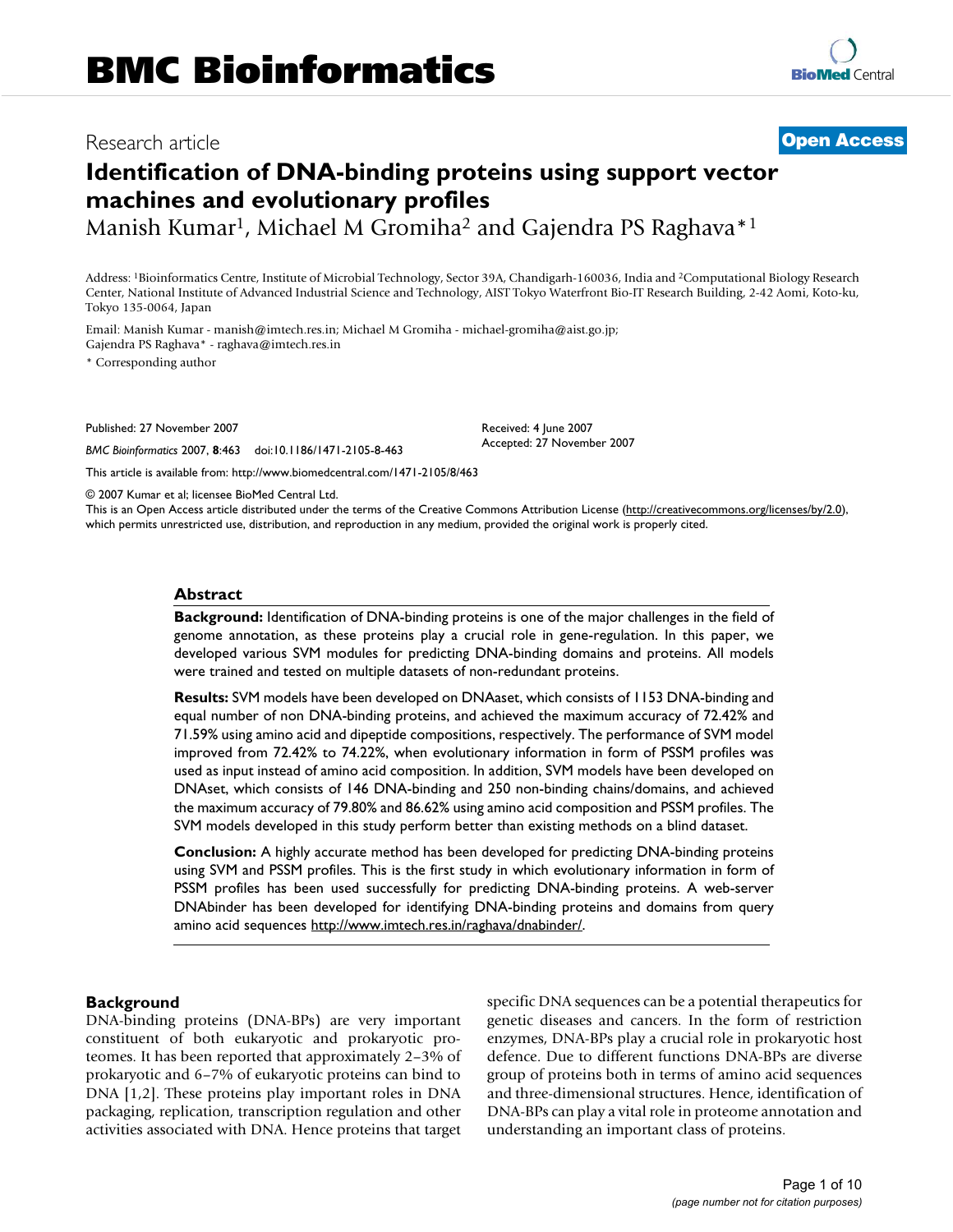In past, several methods have been developed for predicting DNA-BPs. Broadly, these methods can be divided into two categories i) prediction from protein structure and ii) prediction from amino acid sequence. Structure based prediction methods discriminate DNA-binding and nonbinding proteins with high accuracy on the basis of positively charged electrostatic patches [2], DNA-binding structural motifs [3], protein sequence composition, solvent accessibility and secondary structure [4], net charge, dipole and quadrapole moments, [5] and size of largest positive surface patch and amino acid composition [6]. Unfortunately, these methods can't be used in high throughput annotation, as they require the structure of a protein for prediction. Cai and Lin 2003, used pseudoamino acid composition as input for support vector machine (SVM) to discriminate RNA, rRNA and DNA binding proteins from non-binding proteins (NBPs) [7]. Recently Yu et al. (2006) [8] has developed a SVM based method for prediction of rRNA, RNA and DNA binding proteins. They used a feature vector of dimension 132, which includes amino acid composition and composition of physico-chemical properties.

In this work, a systematic attempt has been made to predict DNA-BPs from their amino acid sequences using various features of proteins, like amino acid composition. First, we analyzed the amino acid composition of DNAbinding proteins and based on the observation, SVM models have been developed using amino acid, dipeptide and four-part amino acid compositions of proteins. Besides composition, we also developed SVM models using PSSM profiles obtained from PSI-BLAST. We also examined the performance of similarity search (BLAST and PSI-BLAST) and motif-finding (MEME/MAST) approaches. All models developed in this study were evaluated using five-fold cross validation technique.

#### **Results**

#### *SVM models*

#### *Prediction of DNA-binding domains/chains*

SVM models have been developed on DNAset or main dataset, which has DNA-binding and non-binding chains obtained from PDB. First, composition based SVM model has been developed for predicting DNA-binding domains and achieved the accuracy of 79.80% with MCC, 0.58 (Table 1). In order to understand the high success rate, we compared the amino acid compositions of DNA-binding and non-binding domains in DNAset (Figure 1). As shown in Figure 1, few residues like Lys, Arg and Glu are abundant in DNA-binding domains where as other residues like Gly are less frequent in DNA-binding domains. Due to these significant compositional differences DNAbinding domains can be predicted with high accuracy. In general, SVM models based on dipeptides perform better than amino acid composition based models. However, in this study its performance was poor. In addition, earlier studies showed that the performance of split-amino acid composition was better than amino acid composition. Hence, we developed SVM models using amino acid composition of four non-overlapping parts of a protein. As shown in Table 1, SVM model developed with four-part composition was not as efficient as amino acid composition based model. Further, it has been well documented that evolutionary information in form of PSSM profiles provides more information, which significantly improved the accuracy of prediction in several studies, such as RNA binding sites, subcellular localization, β-turns etc [9-13]. Thus, we developed SVM models using PSSM profiles and achieved the overall accuracy of 86.62% with MCC, 0.72. The performance of all SVM modules developed using DNAset is shown in form of ROC plot in Figure 2. We also performed self-consistency test and achieved very high accuracy (See Additional file 1, Table S1).

#### *Prediction on DNA-binding proteins*

We developed SVM models on DNAaset, which consists of 1153 DNA-binding proteins and equal number of nonbinding proteins. This dataset have full-length proteins extracted from Swiss-Prot. As shown in Table 2, with amino acid composition we achieved the accuracy of 72.42% with MCC, 0.45. The performance of SVM model improved significantly using evolutionary information obtained from PSSM profiles, which raised the accuracy and MCC to 74.22% and 0.49, respectively. Performance of all SVM modules in form of ROC plot is shown in Figure S1.

#### *Quality of PSSM profiles*

As shown in Table 1, the PSSM based SVM models perform better than other models. In order to examine the

**Table 1: The performance of SVM models developed using different types of compositions. These models were trained and tested on DNAset, a dataset of DNA-binding and non-binding protein domains/chains.**

| <b>Composition Type</b> | <b>Threshold</b> | <b>Sensitivity</b> | <b>Specificity</b> | Accuracy | <b>MCC</b> |
|-------------------------|------------------|--------------------|--------------------|----------|------------|
| <b>Amino Acids</b>      | 0.3              | 78.II              | 80.80              | 79.80    | 0.58       |
| <b>Dipeptides</b>       | 0.0              | 73.35              | 77.60              | 76.01    | 0.50       |
| 4-parts amino acids     | 0.0              | 77.45              | 77.60              | 77.53    | 0.54       |
| <b>PSSM</b>             | 0.1              | 86.32              | 86.80              | 86.62    | 0.72       |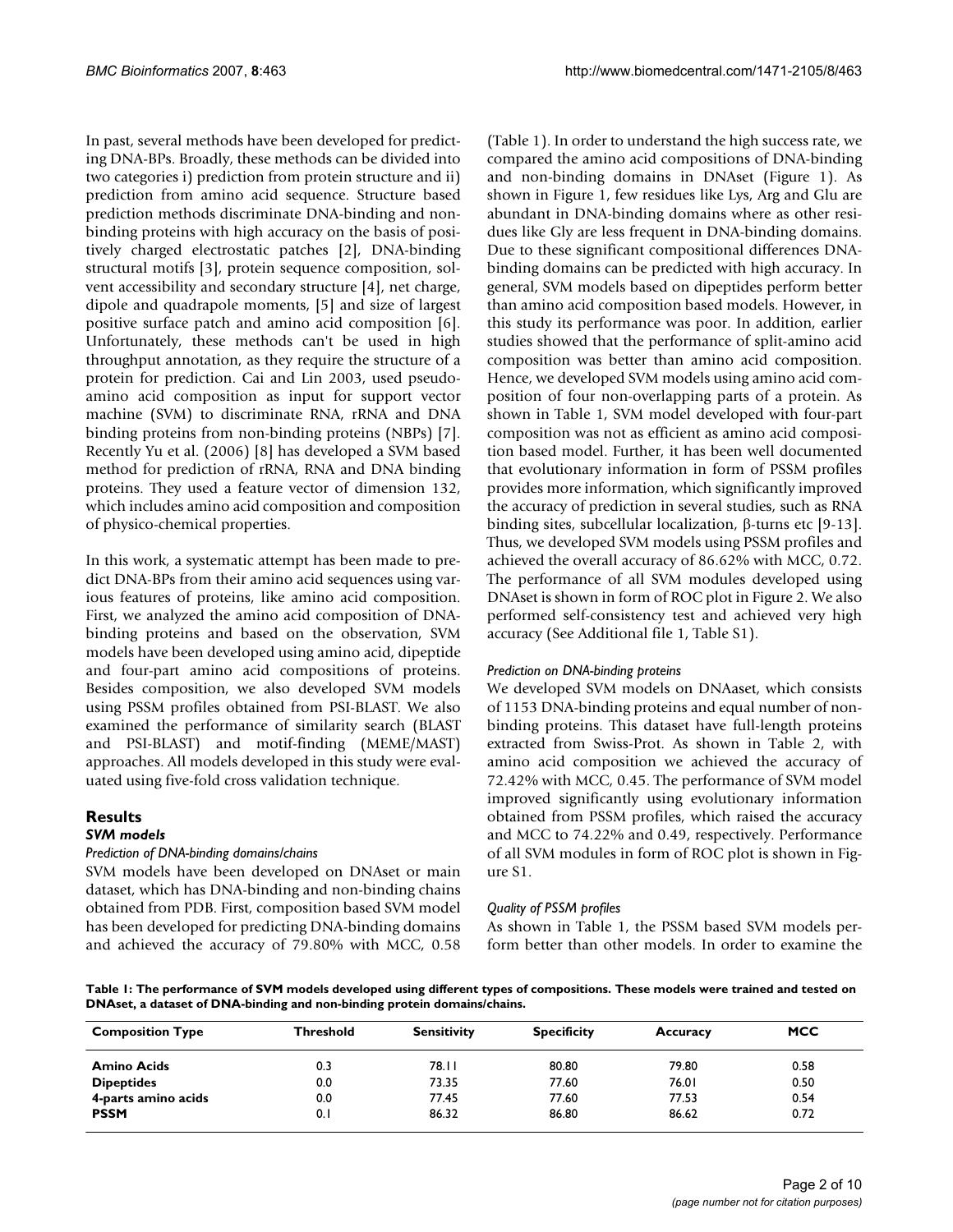

**Figure 1** 



effect of PSSM quality on the performance of SVM model, we generated PSSM profiles from our training dataset (4/ 5 part of DNAset) instead of 'nr' protein database. The performance of SVM model using PSSM decreased significantly from 86.62% to 79.54% when PSSM generated from DNAset instead of "nr" (See Additional file 1, Table S2). We examined the reason for the poor performance and found that a large number of query protein did not have any PSI-BLAST hit when searched against DNAset. Thus, we evaluated performance of SVM model on proteins having PSI-BLAST hits (24 DNA-BPs and 56 nonbinding proteins at e-value 0.1) and proteins having no PSI-BLAST hits (122 DNA-BPs and 194 non-binding proteins). We achieved the accuracy of 83.75% for proteins having PSI-BLAST hits and accuracy of 78.48% for proteins having no PSI-BLAST hits (Table 3). The PSSM based SVM model performed worse than SVM model based on amino acid composition on proteins having no PSI-BLAST hit. The SVM model based on PSSM generated from "nr" database performed better than that generated with our dataset (even if there were PSI-BLAST hits). This demonstrates that performance of PSSM based SVM model is affected by quality of PSSM and performs better if PSSM is generated from similar sequences. In the absence of similarity its performance will be poor (See Figure S2).

#### *Performance on blind dataset*

It is important to examine the performance of the newly developed model on an independent dataset. In this study, we evaluated the performance of our SVM models (trained on DNAset) on independent dataset called DNAiset, which consists of 100 NBPs (BindN\_testsp) and 92 DNA-BPs (BindN\_testpdb) obtained from Wang and Brown (2006) [14]. At default threshold of 0.1, our PSSM based SVM model correctly predicted 70 out of 92 DNA-BPs and 89 out of 100 NBPs (See Additional file 1, Table



#### Performance of SVM models on DNAset dataset (146 DNA-binding and 250 non-bindin **Figure 2** g proteins) in the form of ROC plot

Performance of SVM models on DNAset dataset (146 DNA-binding and 250 non-binding proteins) in the form of ROC plot.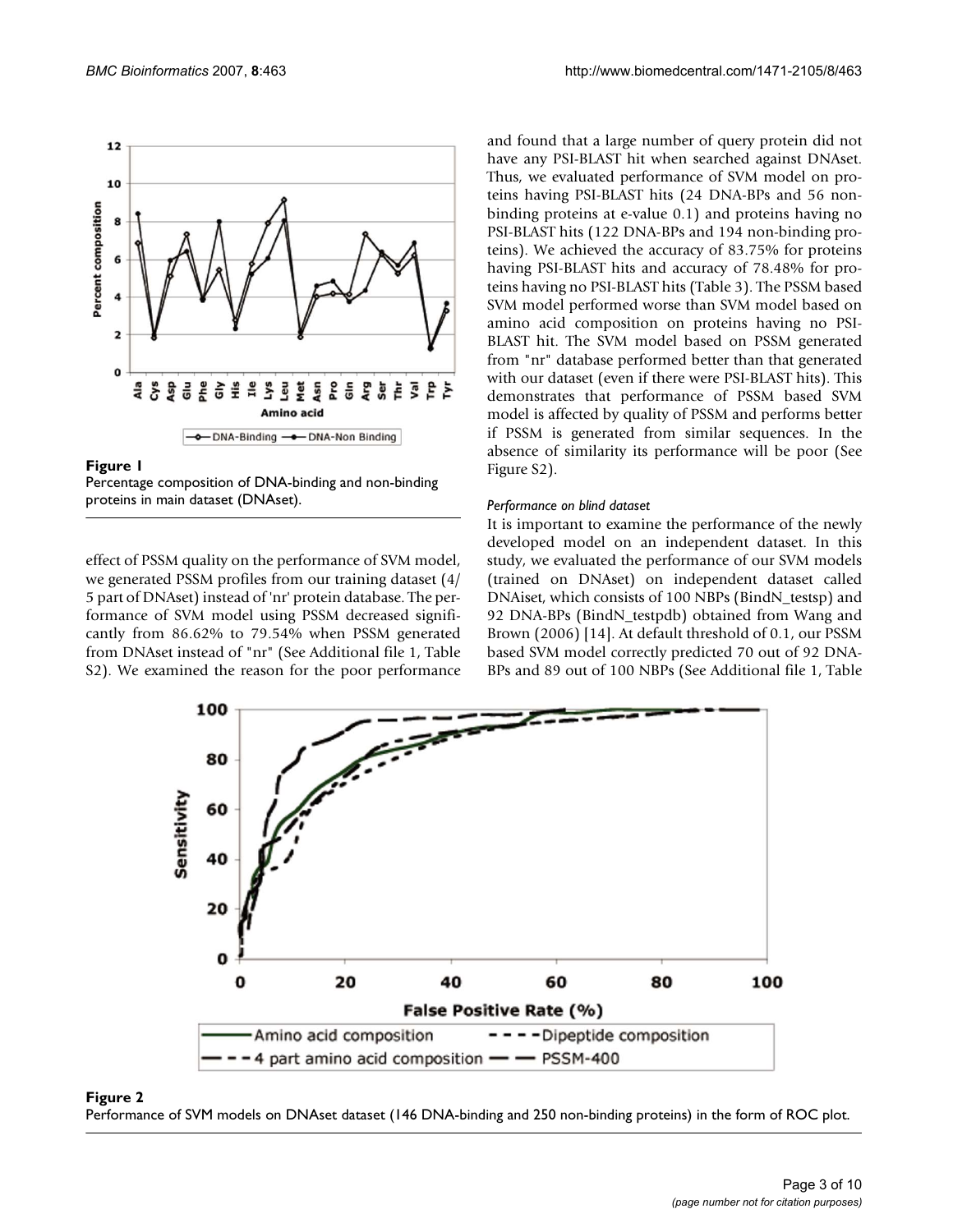| <b>Composition Type</b> | <b>Threshold</b> | <b>Sensitivity</b> | <b>Specificity</b> | <b>Accuracy</b> | <b>MCC</b> |
|-------------------------|------------------|--------------------|--------------------|-----------------|------------|
| <b>Amino Acids</b>      | 0.2              | 72.51              | 72.33              | 72.42           | 0.45       |
| <b>Dipeptides</b>       | 0.1              | 72.59              | 70.59              | 71.59           | 0.43       |
| 4-parts amino acids     | 0.0              | 70.85              | 70.24              | 70.55           | 0.41       |
| <b>PSSM</b>             | $-0.3$           | 73.53              | 74.92              | 74.22           | 0.49       |

**Table 2: The performance of SVM models developed on DNAaset and evaluated using five-fold cross-validation technique.**

S3). This demonstrates that our SVM model performs equally well on independent dataset.

#### *Performance on realistic dataset*

In real life, the number of non-binding proteins is significantly higher than DNA-BPs. Thus, it is important to build and evaluate SVM models on more realistic data rather than equal number of DNA-BPs and NBPs. Hence, we developed a realistic dataset (DNArset), which has 146 DNA-binding domains and 1500 NBPs. First, we developed SVM model using amino acid composition on DNArset and achieved the maximum MCC of 0.40 with accuracy, 89.31%. Then we developed PSSM based SVM model and achieved the maximum MCC of 0.57 with accuracy, 92.59%. As shown in Table 4, PSSM based model performed better than composition-based model both in terms of sensitivity and specificity. These results further confirmed the importance of evolutionary information in predicting the DNA-BPs.

**Table 3: The performance of PSSM based SVM models on proteins with and without PSI-BLAST hits at e-value 0.1 against DNAset. These models were trained and tested on DNAset.**

| <b>Threshold</b>         |                    | With PSI-BLAST hit |                    | <b>Without PSI-BLAST hit</b> |  |
|--------------------------|--------------------|--------------------|--------------------|------------------------------|--|
|                          | <b>Sensitivity</b> | Specificity        | <b>Sensitivity</b> | <b>Specificity</b>           |  |
| $\overline{\phantom{a}}$ | 95.83              | 48.21              | 97.54              | 42.78                        |  |
| $-0.9$                   | 95.83              | 53.57              | 96.72              | 44.33                        |  |
| $-0.8$                   | 95.83              | 53.57              | 96.72              | 45.88                        |  |
| $-0.7$                   | 95.83              | 57.14              | 95.90              | 48.97                        |  |
| $-0.6$                   | 91.67              | 62.50              | 95.90              | 51.55                        |  |
| $-0.5$                   | 91.67              | 64.29              | 95.08              | 54.12                        |  |
| $-0.4$                   | 91.67              | 66.07              | 93.44              | 57.73                        |  |
| $-0.3$                   | 87.50              | 66.07              | 92.62              | 60.31                        |  |
| $-0.2$                   | 83.33              | 69.64              | 91.80              | 63.40                        |  |
| $-0.1$                   | 83.33              | 73.21              | 89.34              | 66.49                        |  |
| 0                        | 83.33              | 76.79              | 86.89              | 69.07                        |  |
| 0.1                      | 83.33              | 82.14              | 83.61              | 71.65                        |  |
| 0.2                      | 83.33              | 83.93              | 80.33              | 75.77                        |  |
| 0.3                      | 83.33              | 83.93              | 77.87              | 78.87                        |  |
| 0.4                      | 75.00              | 85.71              | 73.77              | 81.44                        |  |
| 0.5                      | 75.00              | 85.71              | 69.67              | 82.99                        |  |
| 0.6                      | 75.00              | 89.29              | 64.75              | 85.05                        |  |
| 0.7                      | 75.00              | 92.86              | 60.66              | 88.66                        |  |
| 0.8                      | 62.50              | 94.64              | 56.56              | 89.69                        |  |
| 0.9                      | 62.50              | 96.43              | 50.00              | 91.75                        |  |
| ı                        | 54.17              | 96.43              | 45.08              | 93.30                        |  |

#### *Comparison with existing methods*

It is important to compare the performance of newly developed method with existing methods in order to demonstrate its capabilities. We compared the performance of above SVM models with similarity and motifbased approaches, which are commonly used for functional annotation of proteomes. As shown in Additional file 1, Table S4, the sensitivity of both modules DNA-BLAST [15] and DNA-PSIBLAST [16] was about 10% at evalue of 0.1, when evaluated on DNAset using five fold cross-validation technique. We also evaluated the performance of MEME/MAST on DNAset and observed poor performance, where only 15 domains showed motif at evalue cut-off of 1. These results demonstrated that our SVM models perform better than commonly used techniques like BLAST, MEME/MAST.

Most of the existing methods predict DNA binding proteins from proteins structures. These structure based prediction methods are not suitable for high throughput genome annotation, as they require the structure of a protein. Best of authors knowledge, three methods have been developed in the past for predicting DNA-BPs from their amino acid sequences. Ahmad et al. (2004) [4] developed a neural network based method using amino acid composition and reported the accuracy of 64.5%. They used small but clean and non-redundant dataset, which consists of 62 DNA-BPs obtained from PDB and 915 nonbinding proteins obtained from Swiss-Prot. Their dataset was similar to our main dataset (DNAset), where we achieved the maximum accuracy of 79.80% using amino acid composition and 86.62% using PSSM profiles. Cai and Lin (2003) [7] developed a SVM based method using pseudo-amino acid composition and obtained the average accuracy of 81%. Although they compiled a large dataset, it was neither non-redundant nor clean because it contained all proteins including probable DNA-BPs. Yu et al. (2006) [8] developed a SVM based method using various physical-chemical properties and showed an average accuracy of 71.64%. They collected binding and nonbinding proteins as proposed by Cai and Lin (2003) [7] from Swiss-Prot and created a non-redundant dataset of 1153 DNA-BPs and 1153 non-binding proteins. On alternate dataset (DNAaset) which was identical to Yu et. al. (2006) [8], we achieved an accuracy of 74.22% using PSSM based SVM model. This demonstrates that our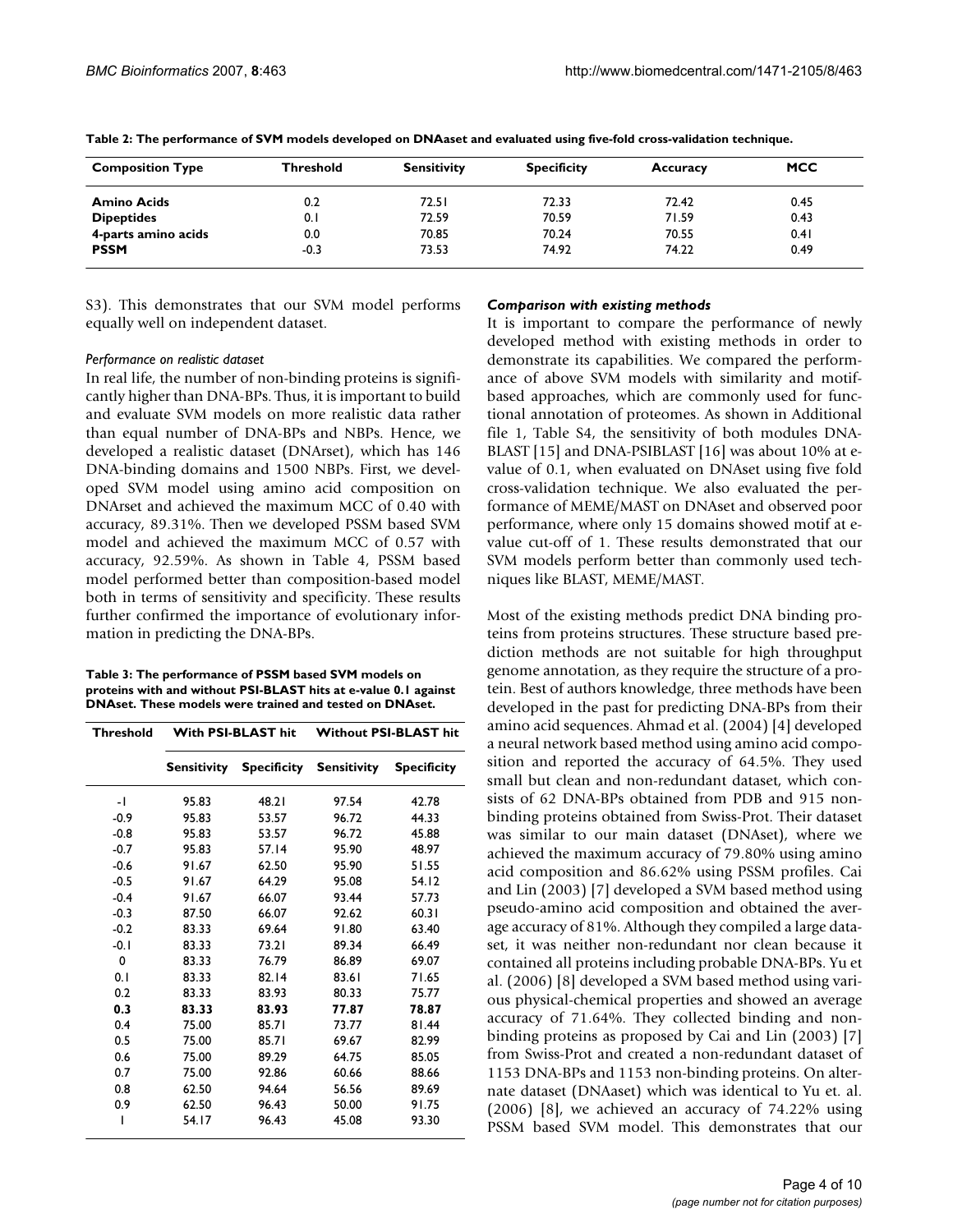method performs better than other existing methods. The usage of SVM, which performs better than ANN, particularly on small dataset and evolutionary information in the form of PSSM profiles, improved the performance of the present method.

#### *Prediction of DNA-binding domains* **vs** *proteins*

In this study, we developed modules for predicting DNA binding proteins using two types of datasets; i) DNAset consists of partial sequences (binding regions) or DNA binding domains, and ii) DNAaset consists of full-length DNA-binding proteins. The question arises whether modules trained on DNAset (domains or partial sequences) will be applicable for predicting full DNA-binding protein or vice versa. We predicted the proteins in DNAaset using amino acid composition based SVM module trained on DNAset and achieved the accuracy of about 55%. Similarly, we predicted proteins in DNAset using amino acid composition based SVM module trained on DNAaset and achieved the accuracy of about 63%. This revealed that the model trained on partial sequences or domains is not valid for predicting full DNA binding proteins and vice versa. In order to understand the reason of failure, we computed and compared amino acid compositions of DNA binding and non-binding proteins in DNAaset (Figure S3). The DNA-binding and non DNA-binding proteins have significantly different amino acid compositions in DNAset whereas such a trend is not observed in DNAaset (Figure 1 & S3). It is due to the fact that DNAaset has full length DNA-binding proteins, which may also have other domains including non DNA-binding domains. Thus, prediction performance of methods trained and tested on DNAset are more accurate than on DNAaset. It also explains the reasons for the failure of methods trained on full proteins (DNAaset) and tested with domain dataset (DNAset), and vice versa. This shows that separate methods are necessary for predicting DNA-binding domains and DNA-binding proteins.

It is also possible that our models were over trained. In order to rule-out this possibility, we evaluated the performance with other existing methods. We found two methods available for public: (i) DBS-PRED developed on DNA-binding domains [4] and (ii) SVM-Prot developed on full DNA-binding proteins [17]. The performance of DBS-PRED was evaluated on a dataset of 100 DNA binding and 100 non-binding proteins extracted from Swiss-Prot. As shown in Additional file 1, Table S5, we achieved the maximum performance of 63% at 30% probability threshold. This means that the performance on DBS-PRED is also poor on full proteins. Similarly, the performance of SVM-Prot was evaluated on DNAset; SVM-Prot predicted 49 out of 146 DNA-binding proteins and 203 out of 250 non-binding proteins when all hits are considered for evaluation; if only top hit was considered SVM-

Prot was able to identify13 out of 146 sequences (DNA binding domains/regions) as DNA-binding proteins. This analysis showed that SVM-Prot developed on full protein is not suitable for partial or domain sequences.

#### **Webserver**

The prediction method described in this paper is implemented in the form of a web-server DNAbinder (for detail descriptions please see section Availability and Requirements). The common gateway interface script of DNAbinder is written using PERL version 5.03. DNAbinder server is installed on a Sun Server (420E) under UNIX (Solaris 7) environment. This server allows users to predict DNA-binding proteins using amino acid composition and PSSM based SVM models trained on DNAset, DNArset and DNAaset. Models trained on DNAset or DNArset are suitable for predicting DNA-binding domains/chains, whereas models trained on DNAset are suitable for predicting DNA-binding full length proteins. Server allows submission of multiple sequences for prediction in case of composition based model and submission of one sequence at a time in case of PSSM based model. In case of PSSM based model, we use this model if PSI-BLAST finds significant hits for query sequence; otherwise only simple composition based model is used for prediction.

#### **Discussion**

DNA-binding proteins are one of the major classes of proteins playing a central role in cellular metabolism. Due to their importance in the regulation of gene-expression and other processes, several methods have been developed for predicting DNA-BPs. Most of them predict DNA-BPs using their structural information. These methods have limited scope because the structures are unknown for most of the proteins. In this paper, we developed a highly accurate method for predicting DNA-BPs from their amino acid sequences. The reliability of any prediction method mainly depends on clean and valid dataset. In past, two types of datasets have been used: (i) small and clean dataset with experimentally validated DNA-BPs obtained from PDB [4] and (ii) large dataset, where sequences were obtained from Swiss-Prot [7,8]. In this study we developed our models on two datasets called DNAset or main dataset and DNAaset or alternate dataset in order to benchmark our newly developed method with existing methods. Most of our study was based on DNAset because it has clean and experimentally validated DNA-BPs where as DNAaset may also include fragments and putative proteins.

In any functional annotation, the primary step is to search a query protein against database of annotated proteins (e.g. Swiss-Prot) and assign the function if query protein has significant similarity with target proteins. Similarity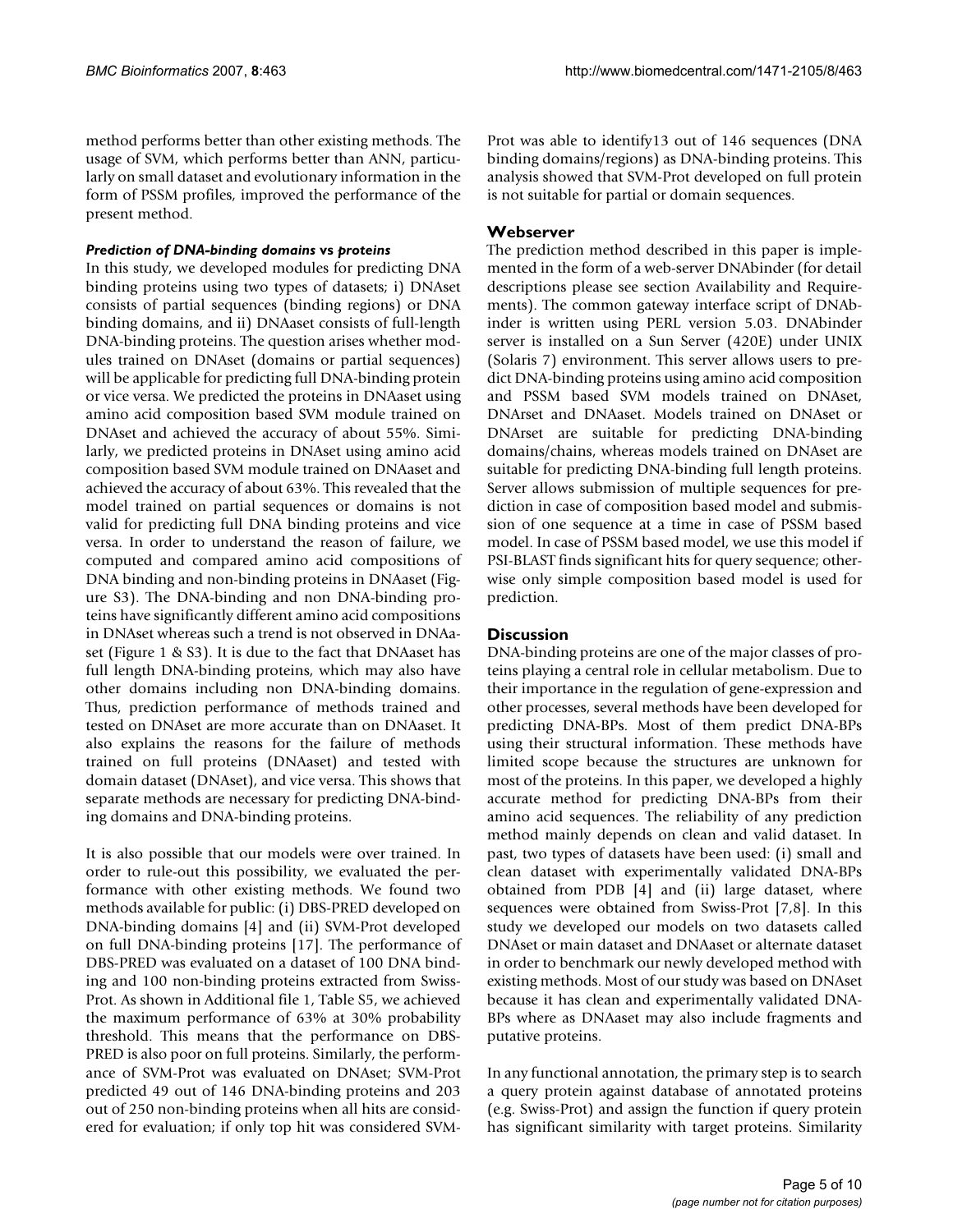based annotation is highly accurate if an experimentally annotated homologous protein is found. But the major challenge is to predict function of a protein in absence of significant similarity. Thus, we developed a method using non-redundant dataset, where similarity between proteins in test and training datasets is very low. We applied similarity search and motif finding techniques on our dataset and found poor performance, as expected. Hence, we have developed ANN and SVM models on DNAset using amino acid and dipeptide compositions for predicting DNA-BPs. We achieved an accuracy of 68.46% from ANN model using amino acid composition, which is slightly better than Ahmad et al., 2004 [4] (See Additional file 1, Table S6). It may be due to the increase in the number of DNA-BPs in DNAset. It is interesting to note that the performance of SVM was significantly better than ANN. Thus, we developed rest of the models using SVM. We achieved significantly high accuracy of 79.80% using SVM model based on simple amino acid composition. This demonstrates the importance of machine learning techniques in prediction of DNA-BPs. In order to enhance the performance further, SVM models have been developed using dipeptide and four-part compositions. Unexpectedly, the performance of dipeptides and four-part composition based SVM models is poorer than composition-based SVM model. The standard techniques like BLAST, PSI-BLAST and MEME/MAST failed to predict DNA-BPs when

tested on DNAset due to low similarity among domains/ chains in DNAset.

This is the first study that used evolutionary information to discriminate DNA-BPs from non-binding proteins. We extracted evolutionary information of a protein from PSSM profiles obtained form PSI-BLAST search against "nr". The accuracy of the method improved significantly from 79.80% to 86.62% using PSSM profiles, when evaluated on DNAset. The quality of PSSM profiles, of a query sequence depends on similar sequences in a target database. As shown in Table 3, performance of SVM based model decreases significantly when PSSM generated from DNAset instead of "nr" dataset. This is due to fact that "nr" is a very large database in comparison to DNAset and hence the chances of getting similar sequences are very high when a sequence is searched against "nr" database. Thus, quality of PSSM profiles will be superior in case of "nr". We also examined PSI-BLAST hits and observed that each protein in DNAset has BLAST hits when searched against "nr" database. We also demonstrate that PSSM based models perform better, if there is significant BLAST hits (Table 3). As database of "nr" is growing exponentially due to number of sequencing projects the quality of PSSM profiles will improve over the times, which eventually improve the performance of PSSM based models. In DNAbinder server, first we examine whether a query sequence has any BLAST hit in "nr"; if yes, PSSM based

| <b>Threshold</b><br>Amino acid composition based model |       |       |       | <b>PSSM based model</b> |       |       |       |            |
|--------------------------------------------------------|-------|-------|-------|-------------------------|-------|-------|-------|------------|
|                                                        | $Sn*$ | Sp    | Acc   | <b>MCC</b>              | Sn    | Sp    | Acc   | <b>MCC</b> |
| $-1.00$                                                | 80.21 | 63.67 | 65.13 | 0.26                    | 91.75 | 77.47 | 78.73 | 0.44       |
| $-0.90$                                                | 77.47 | 67.00 | 67.92 | 0.26                    | 89.70 | 78.60 | 79.58 | 0.44       |
| $-0.80$                                                | 76.78 | 70.67 | 71.20 | 0.29                    | 87.66 | 80.20 | 80.86 | 0.45       |
| $-0.70$                                                | 74.74 | 74.40 | 74.43 | 0.31                    | 85.61 | 81.60 | 81.95 | 0.45       |
| $-0.60$                                                | 74.05 | 77.07 | 76.79 | 0.33                    | 84.23 | 83.20 | 83.29 | 0.46       |
| $-0.50$                                                | 71.98 | 79.27 | 78.62 | 0.34                    | 78.73 | 84.20 | 83.72 | 0.44       |
| $-0.40$                                                | 69.91 | 81.13 | 80.13 | 0.34                    | 78.05 | 85.67 | 84.99 | 0.46       |
| $-0.30$                                                | 69.22 | 83.60 | 82.32 | 0.37                    | 74.60 | 87.27 | 86.15 | 0.46       |
| $-0.20$                                                | 65.79 | 85.73 | 83.96 | 0.38                    | 73.22 | 89.07 | 87.66 | 0.48       |
| $-0.10$                                                | 60.99 | 87.40 | 85.06 | 0.37                    | 71.15 | 91.00 | 89.24 | 0.51       |
| 0.00                                                   | 58.23 | 89.13 | 86.39 | 0.38                    | 70.46 | 92.27 | 90.34 | 0.53       |
| 0.10                                                   | 53.40 | 90.40 | 87.12 | 0.37                    | 68.41 | 93.60 | 91.37 | 0.55       |
| 0.20                                                   | 50.02 | 92.20 | 88.46 | 0.38                    | 65.68 | 94.60 | 92.04 | 0.56       |
| 0.30                                                   | 47.95 | 93.33 | 89.31 | 0.40                    | 63.61 | 95.40 | 92.59 | 0.57       |
| 0.40                                                   | 44.53 | 93.93 | 89.55 | 0.38                    | 60.16 | 95.87 | 92.71 | 0.56       |
| 0.50                                                   | 41.79 | 94.60 | 89.91 | 0.38                    | 53.31 | 96.60 | 92.77 | 0.53       |
| 0.60                                                   | 37.70 | 95.13 | 90.04 | 0.35                    | 51.29 | 97.07 | 93.01 | 0.54       |
| 0.70                                                   | 32.90 | 95.73 | 90.16 | 0.33                    | 47.86 | 97.53 | 93.13 | 0.52       |
| 0.80                                                   | 30.83 | 96.40 | 90.58 | 0.33                    | 42.39 | 97.87 | 92.95 | 0.49       |
| 0.90                                                   | 30.16 | 97.00 | 91.07 | 0.35                    | 38.30 | 98.40 | 93.07 | 0.48       |
| 00.1                                                   | 28.78 | 97.33 | 91.25 | 0.35                    | 34.87 | 98.67 | 93.01 | 0.47       |

\* **Sn:** Sensitivity; **Sp:** Specificity; **Acc:** Accuracy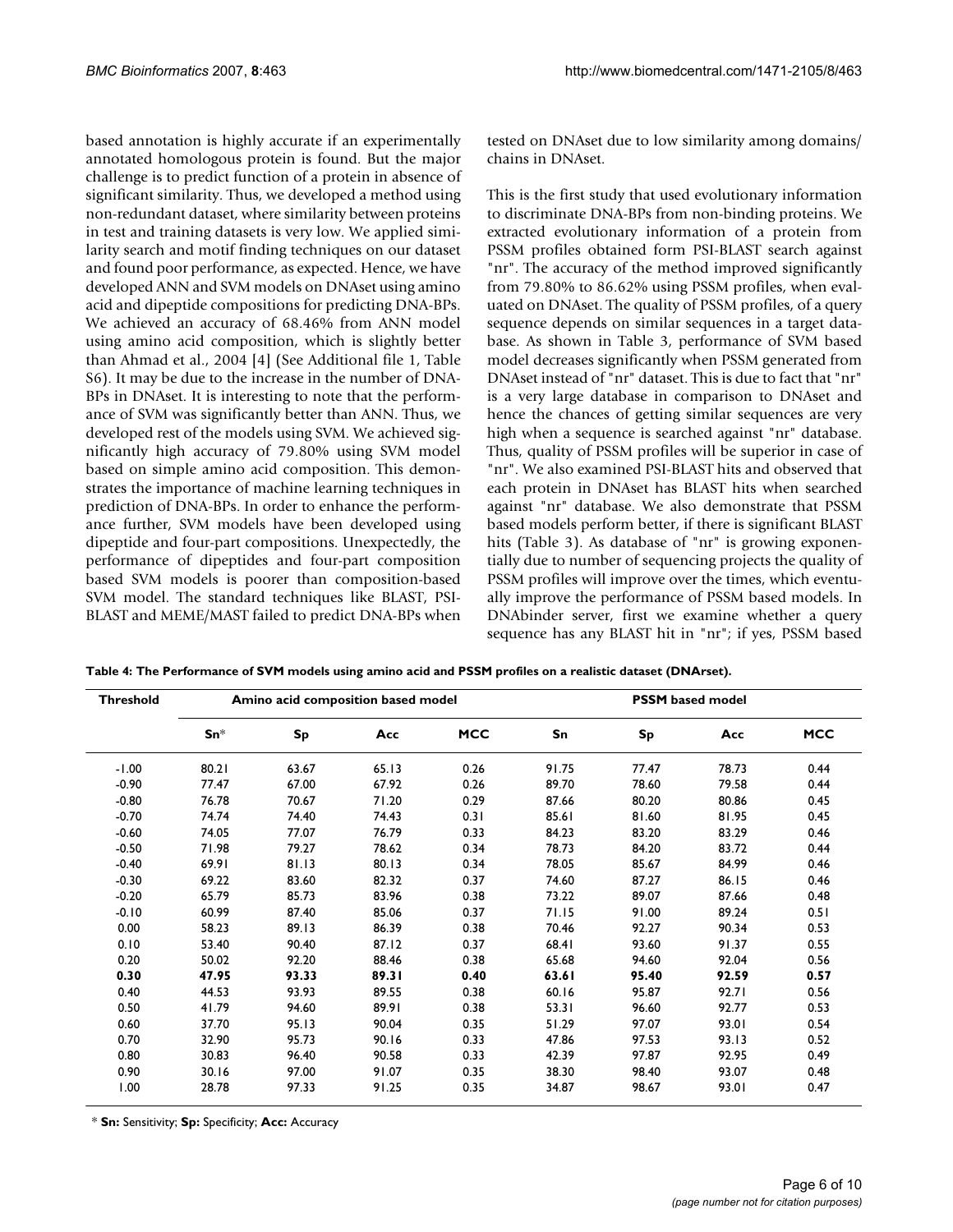model will be used and otherwise amino acid composition based SVM model will be used for prediction.

It is well known that similarity/motif based methods perform better than *ab-initio* classifiers if a query protein has significant similarity with target proteins. The major challenge is to develop a method, which can identify a novel DNA binding protein even if it has no sequence similarity with any of the known DNA-BPs. Hence, we took nonredundant proteins in our main dataset. If we have taken redundant proteins then similarity based method would have performed better than other methods. Our SVM model based on amino acid composition performed well on a dataset where similarity based method failed to detect DNA-BPs. This demonstrates that models developed in this study are capable to identify novel DNA-BPs. The SVM model based on PSSM further improved the accuracy by 6–7%. The question arises why we generate PSSM from 'nr' protein database instead of our own dataset whereas we are assessing BLAST/PSI-BLAST and MEME/MAST on DNAset. There is a fundamental difference between BLAST/PSI-BLAST searching and SVM model using PSSM profiles. In case of BLAST/PSI-BLAST one need to search only against well annotated proteins because we have to assign the same function to query protein if it has similarity with target protein. In case of PSSM it is not important to search a query sequence against the annotated proteins only because we do not assign function based on similarity. It is not important whether query sequence has similarity with DNA-BPs, NBPs or un-annotated proteins for generating PSSM profiles. Thus, one may create PSSM from any database like "nr" in contrast to similarity-based methods, where we need to search against well-annotated proteins only.

The main objective of this study is to develop a prediction method for identification of new DNA-binding proteins and particularly annotating the newly sequenced genomes. Most of the existing methods developed in past have been trained on experimentally annotated DNAbinding protein chains/domains obtained from PDB. The models developed on dataset of protein chains like DNAset are suitable for predicting DNA binding domains but not for predicting DNA-BPs. In order to develop method for predicting DNA-binding proteins, we also developed SVM model using DNAaset, consists of full-length DNAbinding and non-binding proteins. Thus, models developed on DNAaset will be suitable for predicting DNA-BPs. The performance of our SVM model was slightly better than SVM model of Yu et al, 2006 [8], using amino acid composition on same dataset. The difference in the performance of SVM may be due to optimization of learning parameters as Yu et al., 2006 [8] used the default parameters of SVM\_light where as we used optimized parameters. Our SVM model using PSSM profiles performs better than

the SVM model of Yu et al. 2006 [8], based on physicochemical properties by 3%. These results suggest that evolutionary information is important for predicting DNAbinding proteins.

### **Conclusion**

We developed a highly accurate method for predicting DNA-BPs using the machine learning technique, SVM. For the first time, evolutionary information has been used to predict DNA-binding proteins. It has been observed that PSSM based models perform better than any other models by 3–7% on all the datasets including independent and realistic datasets. The SVM models developed in this study perform better than other existing methods. One of the major features of this study is that we developed a publicly available web server and stand-alone software, which allows users to identify the DNA-BPs in their dataset of proteins. It was observed that models trained on DNA domains or partial sequences are not suitable for predicting DNA binding proteins and vice versa. Our server, DNAbinder allows users to identify DNA binding domains using the model trained on DNAset and prediction of DNA binding proteins using the model trained on DNAaset. We hope this study will assist the biologist in annotation of genomes.

## **Methods**

#### *Datasets*

In this study, we used the following datasets to develop various models for predicting DNA-BPs and for evaluating SVM models.

#### *DNAset*

We extracted 2435 DNA-BPs from Protein Data Bank (PDB) [18] using the keywords, "Protein-DNA complex", "DNA binding" and "DNA binding proteins". All proteins having no DNA chain or having high similarity with other proteins were filtered. Finally, we got 146 non-redundant DNA-BPs in which no two proteins have the sequence identity of more than 25%. A non-redundant set of 250 non-binding proteins was obtained from Stawiski et al. (2003) [2]. They used following criteria: i) no two protein chains have similarity more than 25% and (ii) the approximate size and electrostatics are similar to DNA-BPs. Final dataset called DNAset or main dataset or domain dataset, consists of 146 DNA-binding and 250 non-binding protein chains or domains. We called proteins chains as domains for our convenience, in order to discriminate these PDB chains from full-length DNA-binding proteins obtained from Swiss-Prot.

#### *DNAaset*

In addition to main dataset (DNAset), we also created an alternate dataset called DNAaset. This dataset consists of 1153 DNA-BPs and 1153 NBPs extracted from Yu et al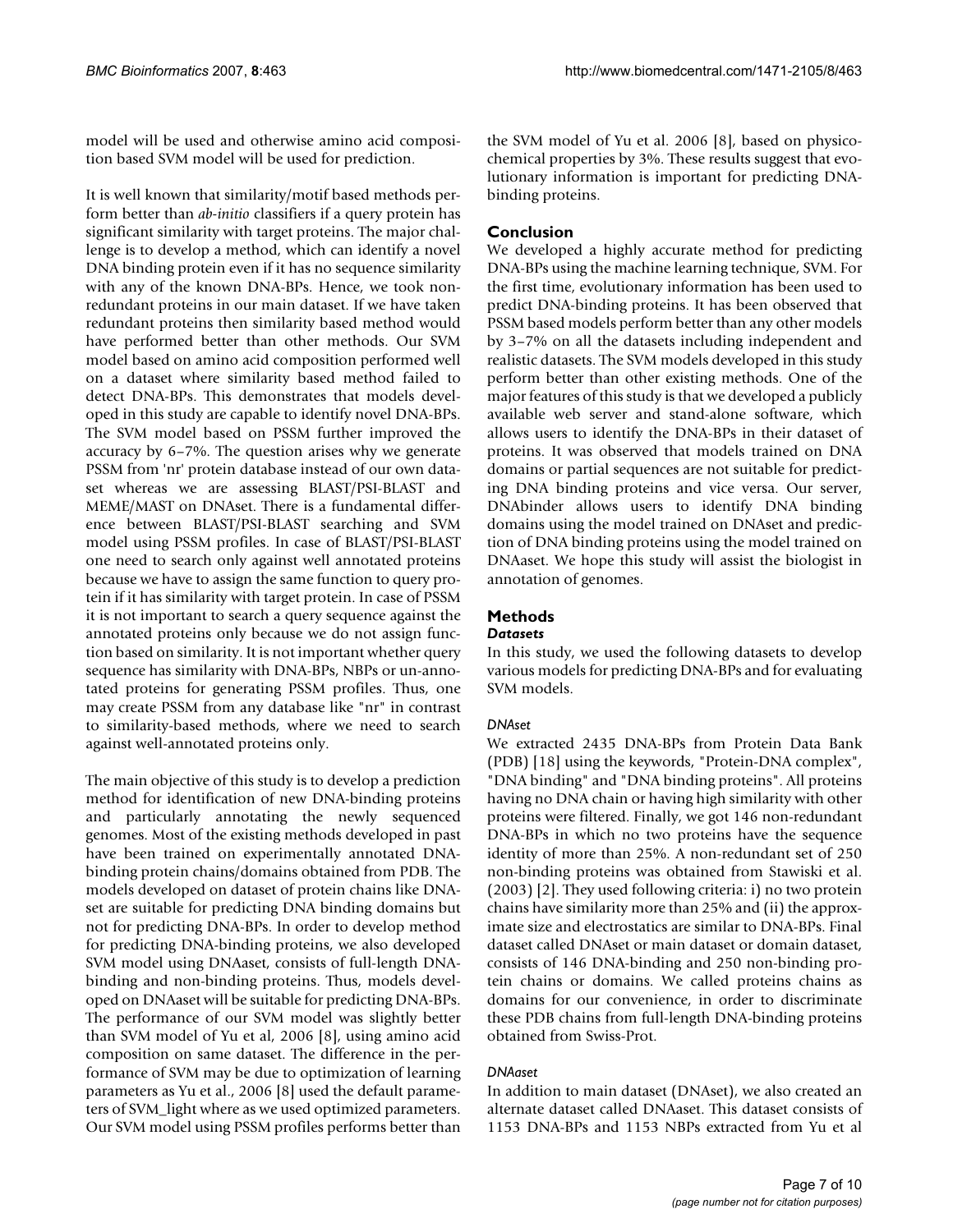(2006) [8]. The parent dataset have 88 rRNA-BPs, 377 RNA-BPs, 1153 DNA-BPs and 17779 non-binding proteins. We randomly picked 1153 NBPs and all 1153 DNA-BPs to constitute the alternate dataset (DNAaset). This is non-redundant dataset where no two proteins have more than 25% similarity.

#### *DNAiset*

In order to evaluate performance of our models on dataset not used for training or testing, we created an independent dataset called DNAiset. This dataset has 92 DNA-binding protein chains obtained from PDB and 100 nonbinding proteins picked from Swiss-Prot. These proteins were obtained from BindN server [14].

#### *DNArset*

Equal number of negative and positives examples is important for developing an efficient classifier. They are also important for evaluating any prediction model where one can simply calculate accuracy for measuring performance. All above datasets have nearly equal number of DNA-binding and non-binding proteins. However, in real life DNA-BPs are significantly less than non-binding proteins. This raises question whether models developed on equal numbers will be effective in real life. Thus, we created a more realistic dataset called DNArset. This dataset has 146 DNA-BPs used in DNAset and 1500 NBPs. These 1500 NBPs were extracted from 17779 non-binding proteins used by Yu et al., 2006 [8] after removing the proteins, whose DNA binding property is not experimentally validated.

#### *Evaluation of models*

We have adopted five fold cross-validation approach to evaluate the performance of all models developed in this study. In this procedure, the whole dataset is randomly divided into five equal parts. Four sets are used for training and remaining one for testing. The procedure is repeated five times in such a way that each set is tested once. This type of sub-sampling test (e.g., 5 or 7-fold cross-validation) is often used to validate the prediction performance of statistical methods. On the other hand, jack-knife test is deemed the most rigorous and objective as analyzed by a comprehensive review [19] and has been increasingly adopted by investigators to test the power of various prediction methods (see, e.g., [20-28]). In order to assess the performance of a model, we computed different parameters: sensitivity, specificity, accuracy and Matthews correlation coefficient (MCC) [29].

#### *DNA-BLAST and DNA-PSI-BLAST search*

In order to assess the performance of similarity search approaches, we evaluated the performance of BLAST [15] and PSI-BLAST [16] on DNAset. We searched proteins of test set against training set proteins using BLAST/PSI-

BLAST and assigned a query protein as DNA-binding or non-binding if the first hit was a DNA-BPs or NBPs respectively. We assigned a protein "unknown" if it has no significant similarity with any target protein.

#### *Support vector machine (SVM)*

In this study SVM\_light, a freely available software package, has been used to implement SVM. The SVM is a supervised machine-learning method based on the structural risk minimization principle from statistical learning theory. It takes a set of feature vectors as input, along with their output, which is used for training of model. After training, learned model can be used for prediction of unknown examples [30,31]. Detailed description of SVM can be found at Vapnik (1995) [32]. In this work, the SVM training has been carried out by the optimization of various kernel function parameters and the value of the regularization parameter C.

#### *Protein features and vector encoding*

#### *Amino acid and dipeptide compositions*

The aim of calculating composition of proteins is to transform the variable length of protein sequence to fixed length feature vectors. This is an important and most crucial step during classification of proteins using machinelearning techniques because they require fixed length pattern. The conversion of protein sequence to a vector of 20 dimensions using amino acid composition will encapsulate the properties of a protein into it. In addition to amino acid composition, dipeptide composition was also used for classification that gave a fixed pattern length of 400. The advantage of dipeptide composition over amino acid composition is that it encapsulates information about the fraction of amino acids as well as their local order. The amino acid as well as dipeptide composition was calculated as described below.

$$
comp(i) = \frac{R_i}{N} \times 100
$$

Where *comp(i)* is the percent composition of a residue of type *i*. *Ri* and *N* are number of residues of type *i*, and total the number of residues in protein *i* (length of protein) respectively.

$$
dpep(i) = \frac{D_i}{N} \times 100
$$

Where dpep(i) is fraction or composition of dipeptide type i. Di and N are number of dipeptide of type i and number of overlapping peptides in protein i, respectively.

#### *Evolutionary information*

In past evolutionary information in form of position specific scoring matrix (PSSM) has been used for prediction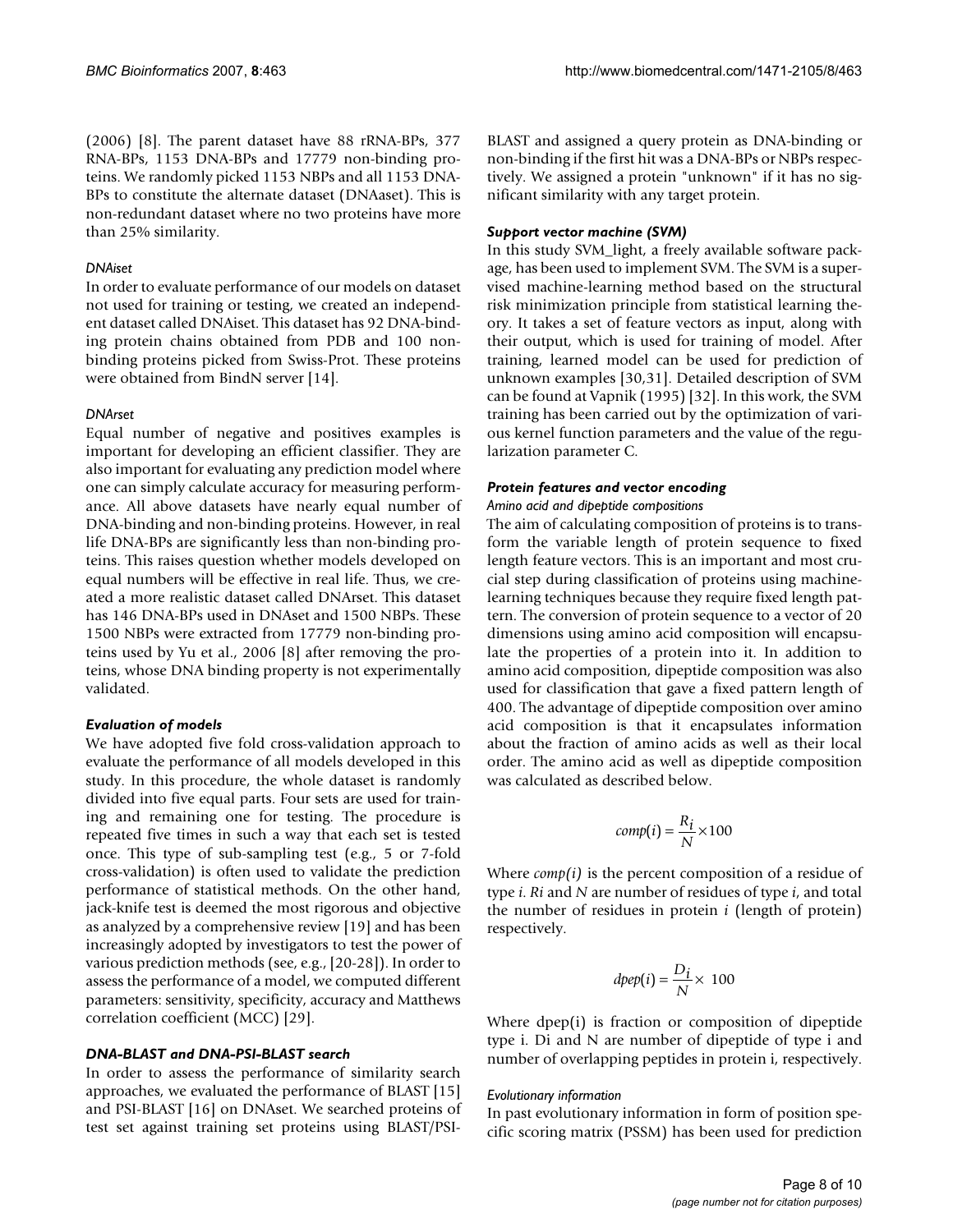of protein secondary structure [33-35]. Recently evolutionary information has been used for predicting subcellular localization of proteins [12,13]. In this study PSSM has been used for predicting DNA-binding proteins. The PSSM for each sequence was generated by PSI-BLAST search against 'nr' database using three iterations with evalue cut off 0.001. The PSSM contains probability of occurrence of each type of amino acid at each residue position of protein sequence. The evolutionary information in PSSM is presented by a matrix of dimension  $L \times 21$ (L rows and 21 columns) for a protein of length L where 21 columns represents occurrence/substitution of each type of 20 amino acids and dummy residue 'X' for insertion/deletion. We generated three vectors of dimension 21, 420 and 400, called PSSM-21, PSSM-420 and PSSM-400 respectively, from PSSM matrix. PSSM-21 is simple composition of occurrence of each type of amino acid, calculated by summing each column of PSSM. PSSM-420 is composition of occurrences of each type of amino acid corresponding to each type of amino acids in protein sequence; it means for each column we will have 20 values instead of one. Hence, we will have vector of dimension  $20 \times 21$  for PSSM matrix. PSSM-400 is similar to PSSM-420 except dummy residue 'X' is ignored. It means dimension will be reduced to 20 × 20. We normalize the values of PSSM in range of 0–1 by using formula (Valueminimum)/(maximum-minimum) before computing vector PSSM-400 and PSSM-420. The process of converting  $L \times 21$  size matrix into PSSM-400 is diagrammatically shown in Figure 3. In this study we used mainly PSSM-400 (or PSSM) for developing models.

#### *Four-part amino acid compositions*

Protein sequence was divided into four non-overlapping equal length sub-sequences. Then amino acid composition of each sub-sequence was computed. Composition of each sub-sequence was concatenated together to make final input vector of dimension 80.

#### **Availability and Requirements**

**Project name:** DNA-binding proteins prediction;

**Project home page:** [http://www.imtech.res.in/raghava/](http://www.imtech.res.in/raghava/dnabinder/) [dnabinder/;](http://www.imtech.res.in/raghava/dnabinder/)

**Operating system(s):** Platform independent;

**Programming language:** None;

**Licence:** No restriction;

Any restriction to use by non-academics: No restriction. **Figure 3 Figure 3** 

| EQDRLLVELEQPAK |                      |                      |                                  |                      |                                              |  |  |
|----------------|----------------------|----------------------|----------------------------------|----------------------|----------------------------------------------|--|--|
|                |                      |                      |                                  |                      | PSI-BLAS1                                    |  |  |
|                |                      |                      | <b>PSI-BLAST PSSM</b>            |                      |                                              |  |  |
| PROTEIN        | A                    | c                    | D                                | ∷                    | Y                                            |  |  |
| E              |                      | -306 -575 428        |                                  | $\vdots$             | $-433$                                       |  |  |
| Q              |                      | $-208 - 423$         | $-285$                           | $\vdots$             | $-335$                                       |  |  |
| D              | -180                 | $-35$                | 127                              | ∷                    | $-48$                                        |  |  |
| R              | $-298$               | $-549$               | 66                               | $\vdots$             | $-296$                                       |  |  |
| L              | -257                 | $-377$               | $-569$                           | $\vdots$             | $-341$                                       |  |  |
| L              |                      | 307 - 219            | $-605$                           | $\vdots$             | 626                                          |  |  |
| V              | $-289 - 31$          |                      | $-207$                           | $\vdots$             | 316                                          |  |  |
| E              |                      | $-108 - 533$         | 405                              | $\vdots$             | $-481$                                       |  |  |
| L              |                      | -248 -390 -586       |                                  | $\vdots$             | 199                                          |  |  |
| E              |                      | $-364 - 632$         | 75                               | $\vdots$             | $-460$                                       |  |  |
| Q              |                      | -375 -472 -455       |                                  | $\ddot{\cdot}$       | $-286$                                       |  |  |
| P              | -3                   |                      | $-517 -261$                      | $\vdots$             | $-508$                                       |  |  |
| ÷              | $\ddot{\phantom{a}}$ | $\ddot{\phantom{a}}$ | $\ddot{\phantom{a}}$             | $\vdots$             | ∷                                            |  |  |
| A              |                      | 536 -287             | $-397$                           | $\vdots$             | $-376$                                       |  |  |
| Κ              |                      | -240 -489 -236       |                                  | ∷                    | $-358$                                       |  |  |
|                |                      |                      |                                  |                      |                                              |  |  |
|                |                      |                      | x-min/max-min                    |                      |                                              |  |  |
|                |                      |                      | (Normalize PSSM in range of 0-1) |                      |                                              |  |  |
|                |                      |                      |                                  |                      |                                              |  |  |
|                |                      |                      |                                  |                      |                                              |  |  |
|                |                      |                      |                                  |                      |                                              |  |  |
|                |                      |                      | <b>Normalized PSSM</b>           |                      |                                              |  |  |
| PROTEIN        | A                    | c                    | D                                | ×                    | Y                                            |  |  |
| E              | 0.21                 | 0.080.59             |                                  | $\vdots$             | 0.15                                         |  |  |
| Q              | 0.26                 | $0.15$ $0.22$        |                                  | $\vdots$             | 0.20                                         |  |  |
| D              | 0.28                 | 0.35                 | 0.43                             | ።                    | 0.34                                         |  |  |
| R              | 0.22                 | 0.09                 | 0.40                             | $\vdots$             | 0.22                                         |  |  |
| L              |                      | 0.240.18             | 0.08                             | ።                    | 0.19                                         |  |  |
| L              | 0.21                 | 0.26                 | 0.06                             | $\vdots$             | 0.69                                         |  |  |
| V              | 0.22                 | 0.35                 | 0.26                             | $\vdots$             | 0.53                                         |  |  |
| E              |                      | $0.31$ 0.10 0.57     |                                  | ∷                    | 0.12                                         |  |  |
| L              |                      | $0.24$ 0.17          | 0.07                             | $\vdots$             | 0.47                                         |  |  |
| E              | 0.18                 | 0.050.41             |                                  | $\ddot{\phantom{a}}$ | 0.13                                         |  |  |
| Q              | 0.18                 | $0.13$ $0.14$        |                                  | ∷<br>∷               | 0.22<br>0.11                                 |  |  |
|                |                      | 0.37 0.11 0.24       |                                  | $\vdots$             | ∷.                                           |  |  |
| Ĩ.<br>A        |                      | 0.64 0.22 0.17       | $\sim 100$                       | Ω.                   | 0.18                                         |  |  |
| ĸ              |                      | $0.25$ 0.12          | 0.25                             | ∷                    | 0.19                                         |  |  |
|                |                      |                      |                                  |                      |                                              |  |  |
|                |                      |                      |                                  |                      |                                              |  |  |
|                |                      |                      | <b>PSSM-400</b>                  |                      |                                              |  |  |
|                |                      |                      |                                  |                      | Value of LA= $\Sigma$ value of L in column A |  |  |
|                |                      |                      | (shown in bold)                  |                      | Value of EC= $\Sigma$ value of E in column C |  |  |

Schematic representation of algorithm used to convert 21\*N dimensional PSSM into PSSM-400.